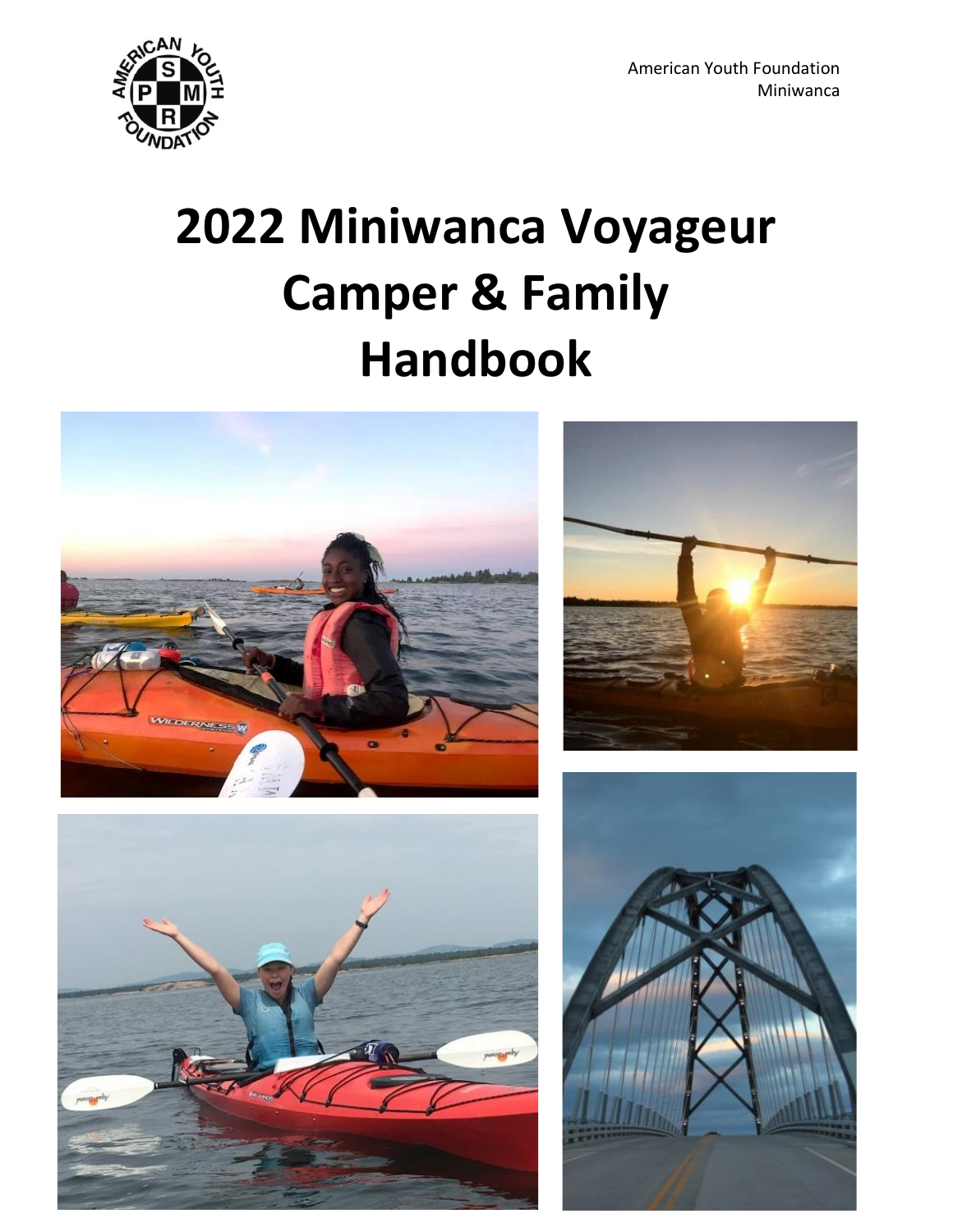# **Table of Contents**

| $\bullet$ |  |
|-----------|--|
| $\bullet$ |  |
| $\bullet$ |  |
| $\bullet$ |  |
|           |  |
|           |  |
|           |  |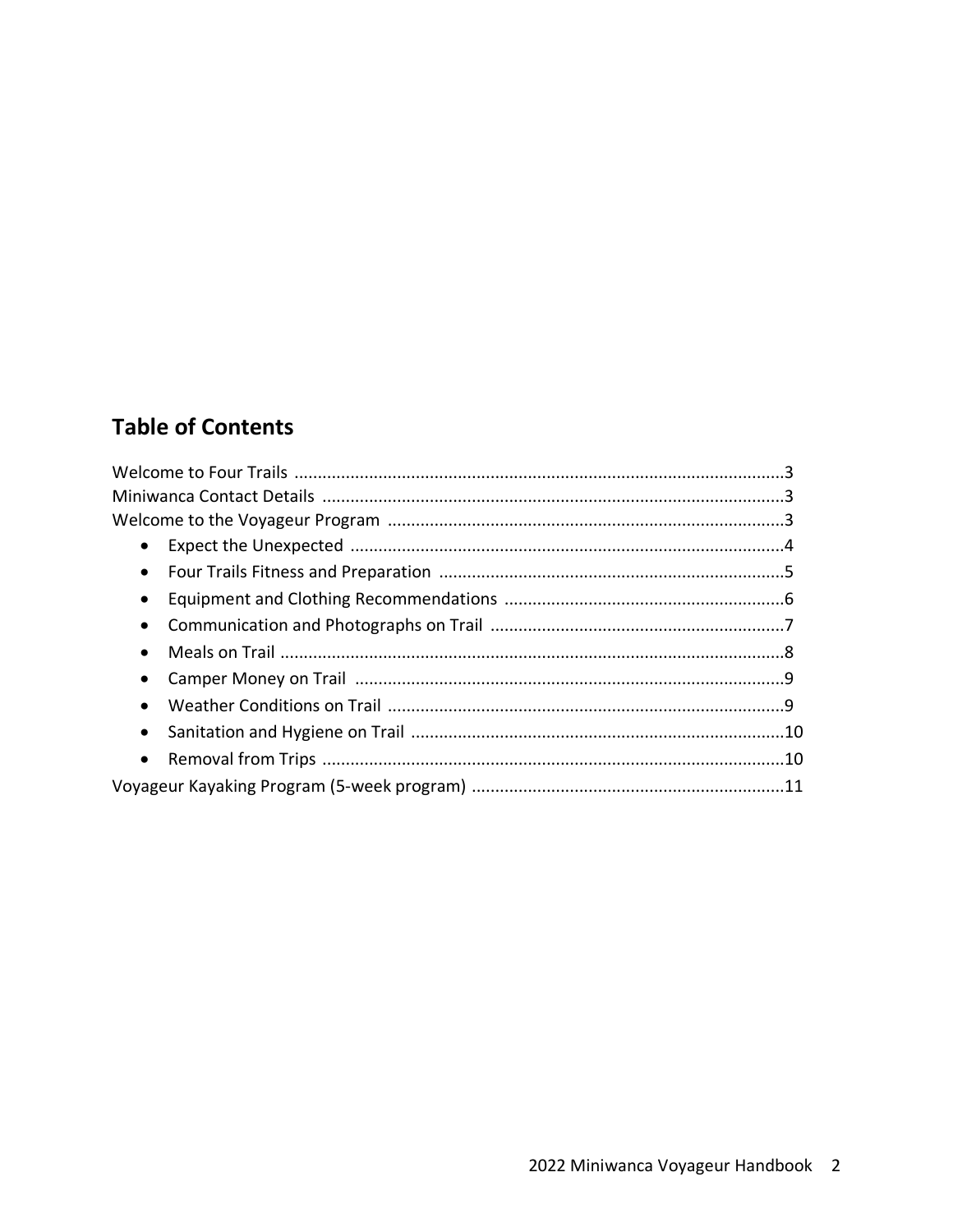## **Welcome to Four Trails**

Dear Voyageur Camper & Family,

Whether this is your first time in Four Trails or you're returning for another summer of adventure, we are so excited to welcome you to the Voyageur program. Your participation in this program is the start of an experience where you will connect, play, and reflect in the outdoors, and we are thrilled to invite you on this adventure.

The foundation of Four Trials is the believe that, when we explore and discover the wonder of the natural world, we also explore and venture inward. When we pay to the astounding outdoors, we also pay attention to our equally astounding inner selves. We then use that selfknowledge to be better, more engaged community members.

This handbook is a good place to begin your preparations for the adventure ahead. The first section, Welcome to the Voyageur Program, covers many need-to-know topics for Voyageur campers, and the following sections offer a thorough explanation of Voyageur campers can expect to do on trail.

If you have any additional questions after reviewing this information, please email or call us. Get outside, listen, play, feel, connect, and happy trails!

Emily Knuth [eknuth@ayf.com](mailto:eknuth@ayf.com) Girls Camp Director Michael Harter [mharter@ayf.com](mailto:mharter@ayf.com) Boys Camp Director Griffin Vogler [gvogler@ayf.com](mailto:gvogler@ayf.com) 

Operations Director Girls Camp Assistant Regan Gibson Wiesler [rgibson@ayf.com](mailto:rgibson@ayf.com) Director

## **Miniwanca Contact Information**

8845 W. Garfield Road Shelby, MI 49455 [MiniwancaCamps@ayf.com](mailto:MiniwancaCamps@ayf.com)

Miniwanca Main Office: 231-861-2262 Girls Camp: 231-861-3343 Boys Camp Office: 231-861-3342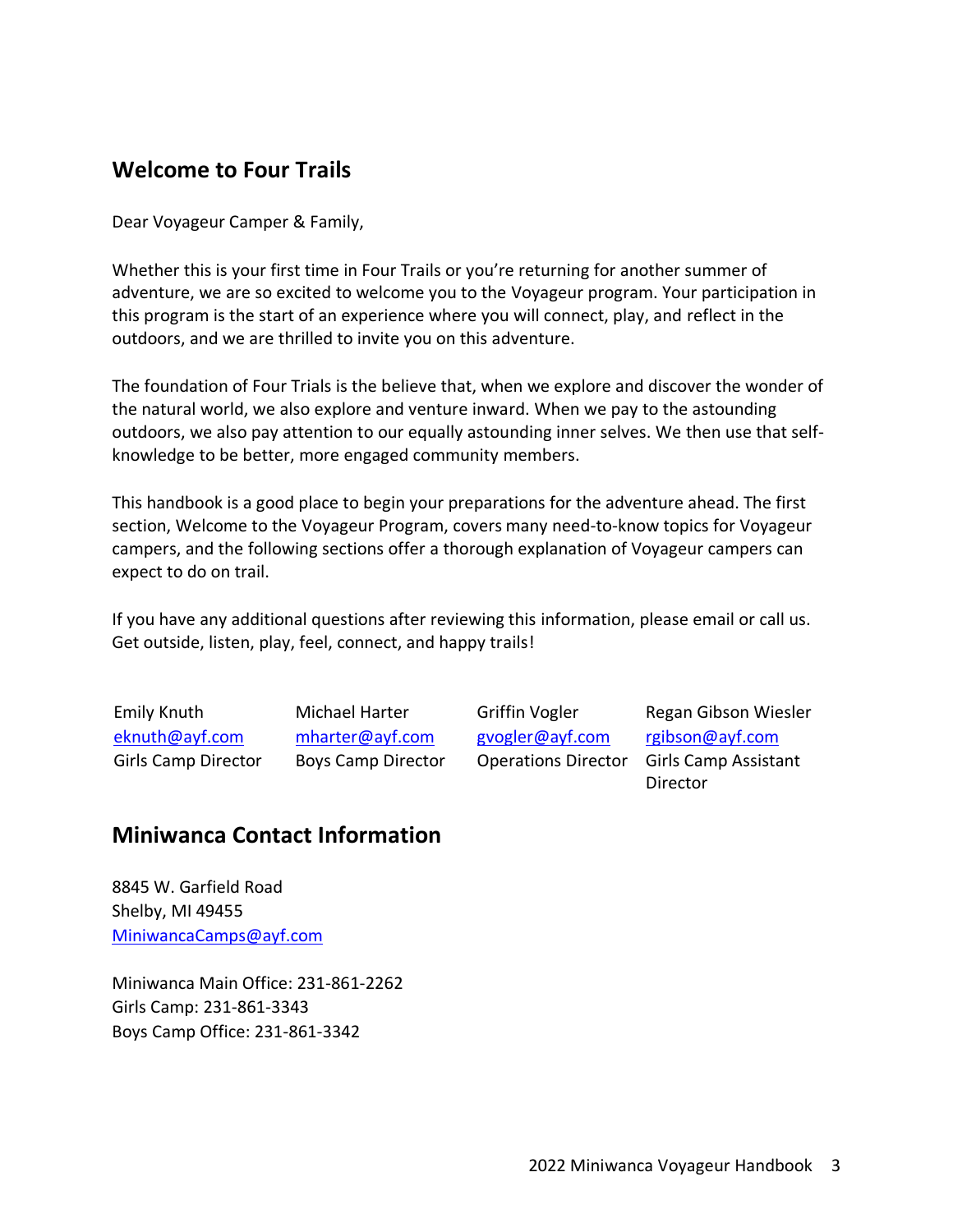## **Welcome to the Voyageur Program**

As a Voyageur, campers will experience the scenic wilderness of the Upper Mississippi River on this five-week kayaking expedition through Minnesota and Wisconsin. On our most remote trip, they'll adventure through locks and pools, and down America's Great River Road. They'll camp out each night in tents and wake each morning to the sunrise.

It's not only about the beauty of the natural world, though. It's also about challenging Voyageurs to live the values of best self and balanced life out loud. With the help of their leaders, they will help plan and facilitate Evening Reflections, cook meals for their group, and help lead the group each day as they plan their next destination. Along the way, Voyageurs will empower themselves and others through the support of the mobile community they create together on their adventure.

Families should also carefully review the [2022 Camper & Family Handbook,](https://ayf.com/wp-content/uploads/2022/03/2022-Miniwanca-Handbook.pdf) which outlines Opening and Closing Day information, 2022 health policies and protocols, and other important AYF policies and information.

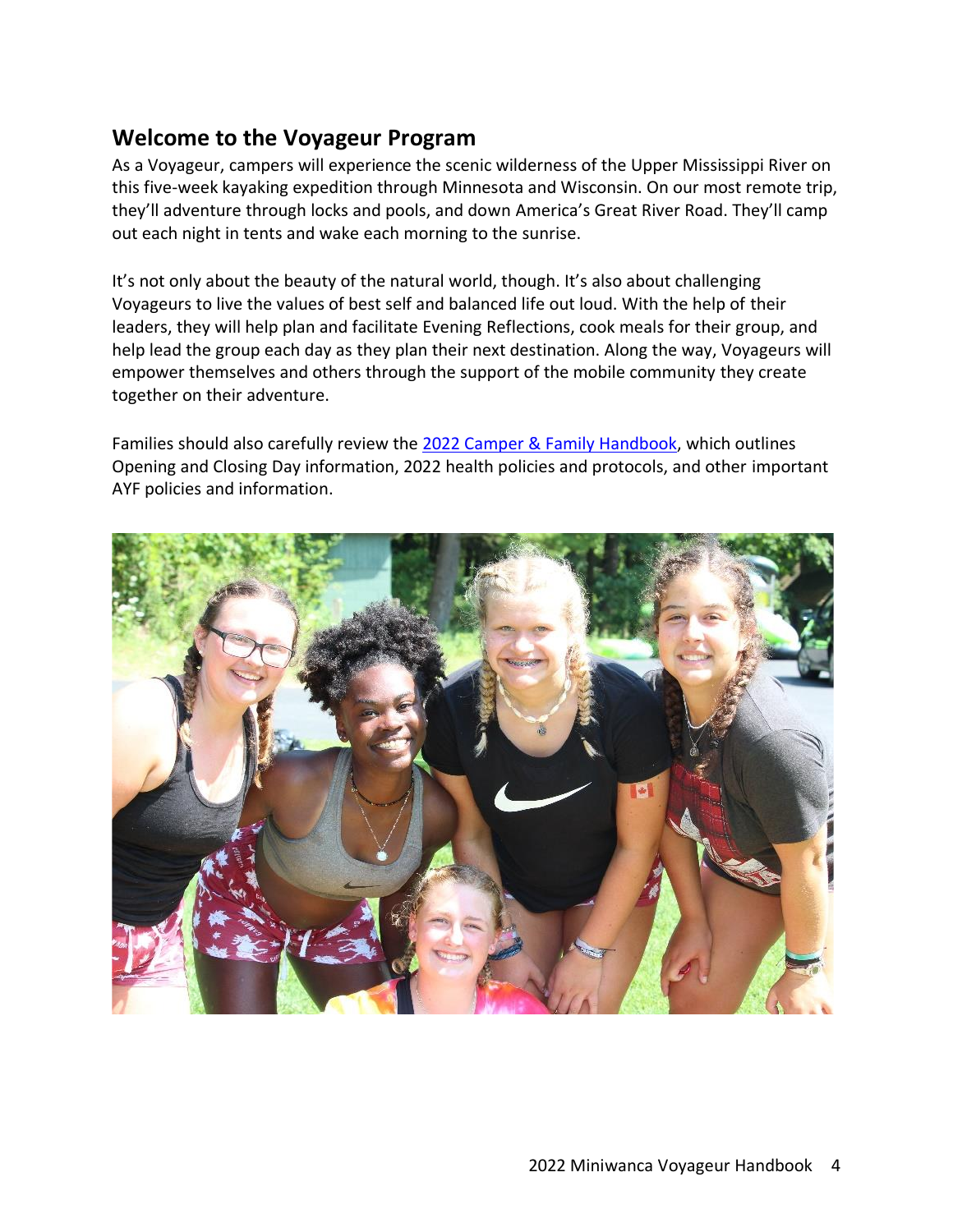## **Expect the Unexpected**

The AYF makes every reasonable effort to ensure a fun, safe camp experience where campers are encouraged to achieve their personal best. However, we cannot foresee or control every circumstance. Group dynamics, failure to follow instruction, missing a turn, interactions with people not affiliated with the AYF, inclement weather, and other environmental hazards can create unexpected challenges on trail. Our staff is trained for unexpected situations, and as a result our unplanned programmatic elements often serve as the greatest catalyst for teaching our participants life skills. Campers gain problem-solving skills as they resolve low-level incidents during their turn as "leader of the day" under the supervision of their trip leader.

Unforeseen circumstances can provide campers a valuable opportunity for critical thinking and problem-solving. Should an incident occur, our priority is camper safety and quality of the overall group experience. Our course of action may include but is not limited to: addressing the incident with individuals involved or the entire trip group, facilitating group collaboration to determine the next best steps, and/or intentionally adjusting the itinerary.

For a positive group and individual experience, it is important campers come to Miniwanca physically fit, mentally prepared, and with the correct equipment. Be sure to follow the specific training and equipment recommendations included in the following sections.

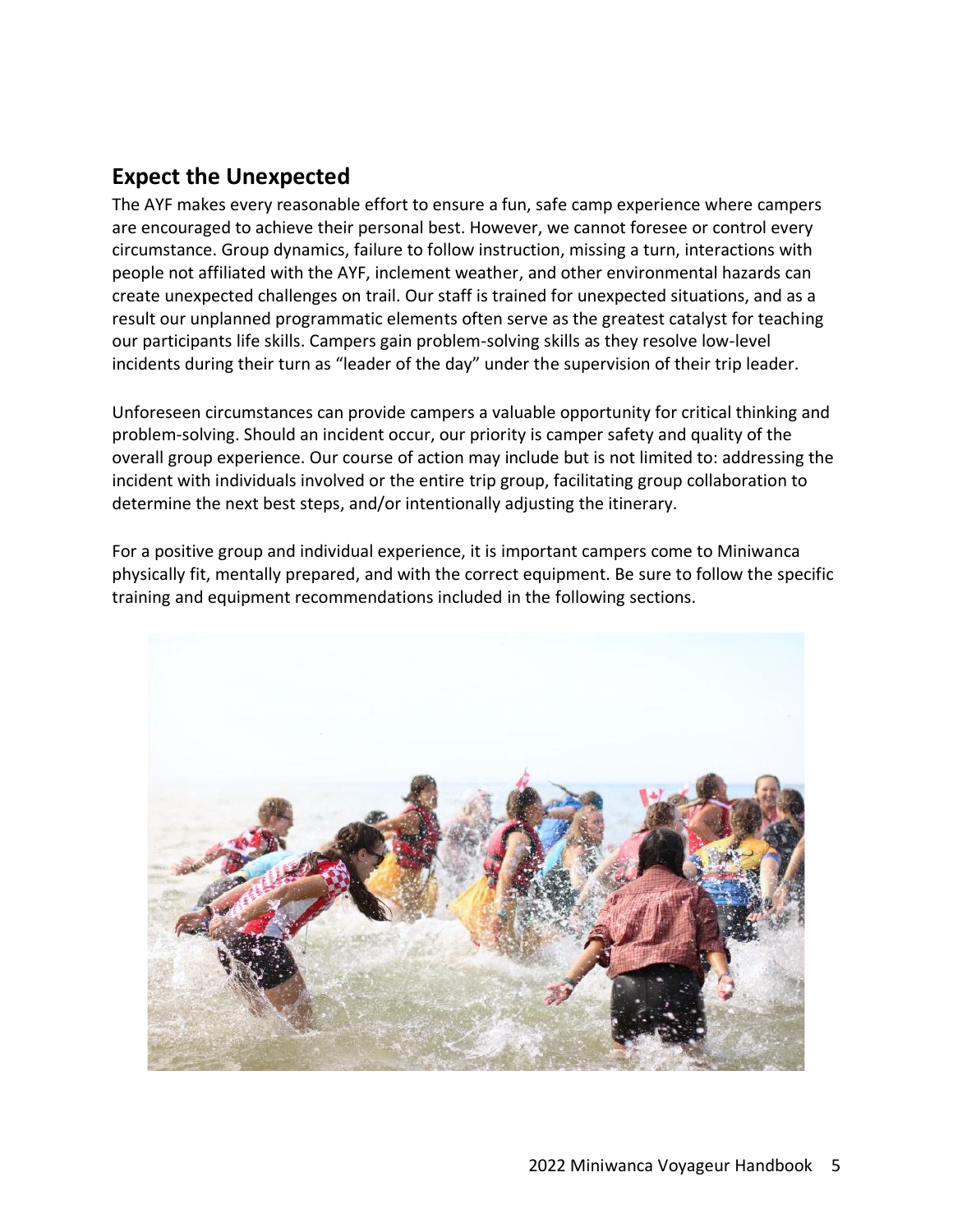# **Four Trails Fitness and Trip Preparation**

It is important campers arrive with a base level of fitness that allows them to participate in physical activity up to several hours at a time. We have created Four Trails Fitness and Training Program and strongly recommend campers complete it to ensure their safety and enjoyment and that of their trail group.

Suggested activities to prepare for a Four Trails trip include:

- Cycling on a bike or exercise machine.
- Swimming, running, or another cardio-intensive activity.
- Yoga or other activity that increases flexibility and core strength.
- Strength-training exercises including push-ups, sit-ups, chin-ups, pull-up,s and supervised weight training.
- Practicing healthy levels of hydration, diet, and rest.

**Cardiovascular Endurance Assessment:** Find a 1.5-mile course (local running track or set a back road course with a car) and run and/or walk the course as fast as you can. Ideally, a Four trails camper should be able to complete this 1.5-mile course in less than 15 minutes.

|                | Cardiovascular   |                           | <b>Strength</b>  |                    |
|----------------|------------------|---------------------------|------------------|--------------------|
| Week           | Days per<br>week | <b>Minutes</b><br>per day | Days per<br>week | Minutes per<br>day |
|                | 3                | 30                        |                  | 15                 |
| $\overline{2}$ |                  | 30                        | 2                | 15                 |
| 3              |                  | 30                        | 3                | 20                 |
| 4              |                  | 30                        | 3                | 30                 |
| 5              |                  | 40                        | 3                | 30                 |
| 6              |                  | 50                        | 3                | 30                 |
|                |                  | 30                        | 3                | 45                 |
| 8              |                  | 60                        | ς                | 45                 |

#### **Suggested Training Program**

These activities will boost a camper's physical and mental readiness and minimize the stress related to these physically demanding trip experiences.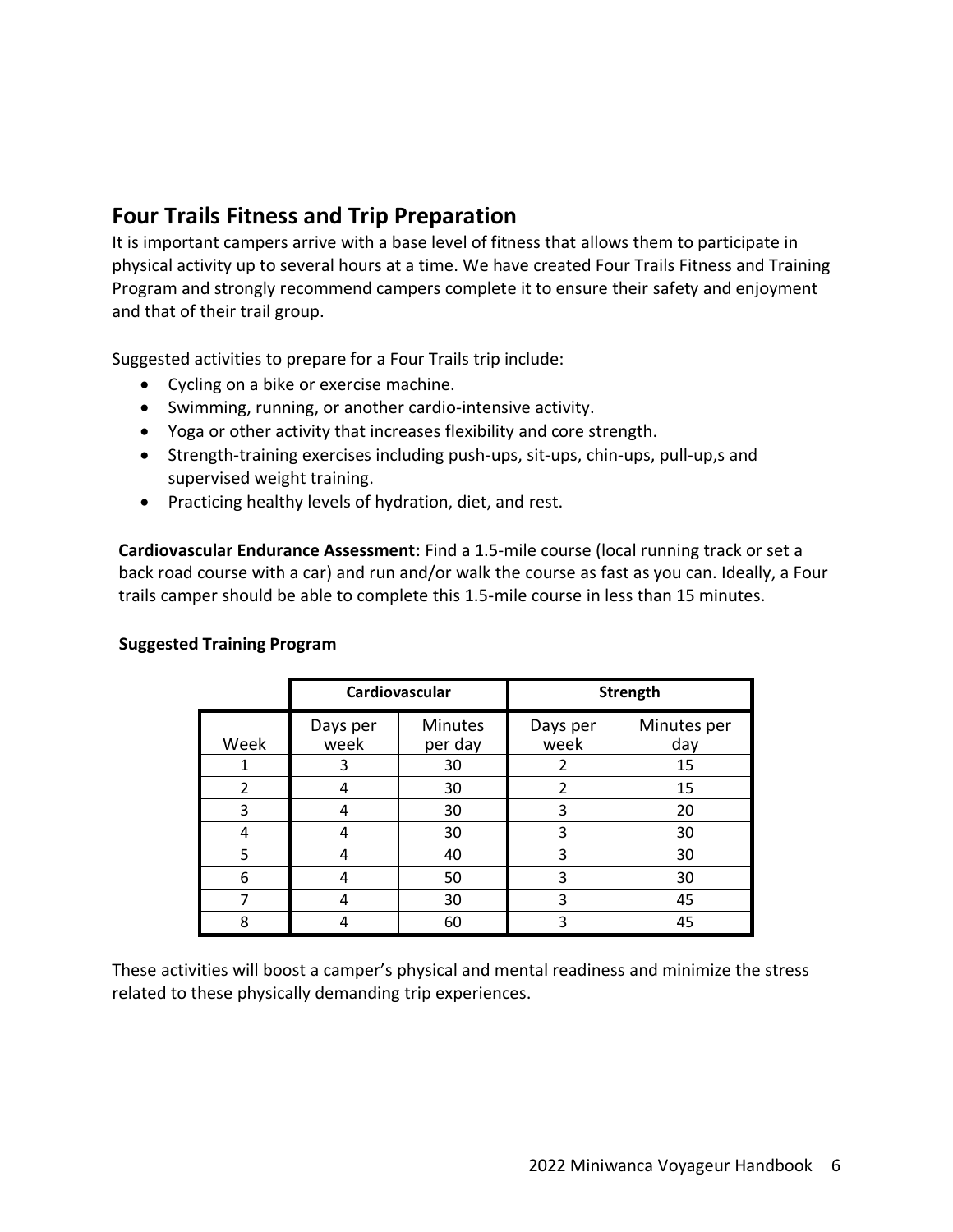# **Equipment and Clothing Recommendations**

Miniwanca provides as much group gear and equipment as possible, such as kayaks, tents, dry bags, and backpacks. In general, campers are responsible for personal gear including clothing, sleeping bags, and sleeping pads. Please carefully review the Voyageur [Packing List](https://ayf.com/wp-content/uploads/2022/03/MW-VOY-Packing-List-2022.pdf) to ensure your camper has all the items necessary for a safe, fun experience. We encourage campers to consider cost-effective and environmentally sustainable gear options like borrowing from friends and family or purchasing secondhand items in good condition.

Campers must bring all required layers of clothing, including insulating and synthetic layers for warmth. Temperatures on trail can range from 40 degrees F to 90-plus degrees F, and the weather is variable. Review the following information and recommendations and contact us if you have questions.

## **Fabrics**

Synthetic fabrics such as polyester or wool are excellent insulators, and we indicate which clothing and gear items should be made of these materials [on the packing list.](https://ayf.com/wp-content/uploads/2022/03/MW-VOY-Packing-List-2022.pdf) Cotton loses its insulating properties when wet and won't keep campers warm, comfortable, and happy on trail.

Conversely, many campers prefer cotton, nylon, or quick-drying fabrics that keep them cool during long, hot days of hiking and canoeing. Campers should both options available to adapt to fluctuating temperatures. Learn more about outdoor clothing basics.

## **Layers**

Layering trip clothing is the best way for campers to adjust to changing environments. We recommend three layers, starting with a thin base layer (long underwear, tops and bottoms), a second layer (long-sleeve shirt, pants), and a heavier fleece outer-layer. The camper's raincoat should be able to fit these three layers underneath without feeling too tight or restrictive. Learn [more about layering basics.](https://www.rei.com/learn/expert-advice/layering-basics.html)

## **Rain Gear**

Waterproof rain gear is necessary to keep campers dry and comfortable. Campers should test their raincoat in the shower before arrival. Families can purchase re-waterproofing sprays if the raincoat is several years old. [Learn more about rain gear basics.](https://www.rei.com/learn/expert-advice/rainwear.html)

## **Sleeping Bags**

There are two important factors to consider about your sleeping bag for this trip: warmth and compressibility. Sleeping bags must have a **synthetic fill**. Like polyester and wool, synthetic fill sleeping bags maintain their insulating properties when wet. This is especially important for canoe trips, when so much time is spent on the water. Sleeping bags must also have a temperature rating of at least 30 degrees F. Warmer ratings (10 to 20 degrees F) are also adequate. Sleeping bags must also have a **compression stuff sack** with straps on the exterior that can be tightened to compress the bag. [Learn more about sleeping bags.](https://www.rei.com/learn/expert-advice/sleeping-bag.html)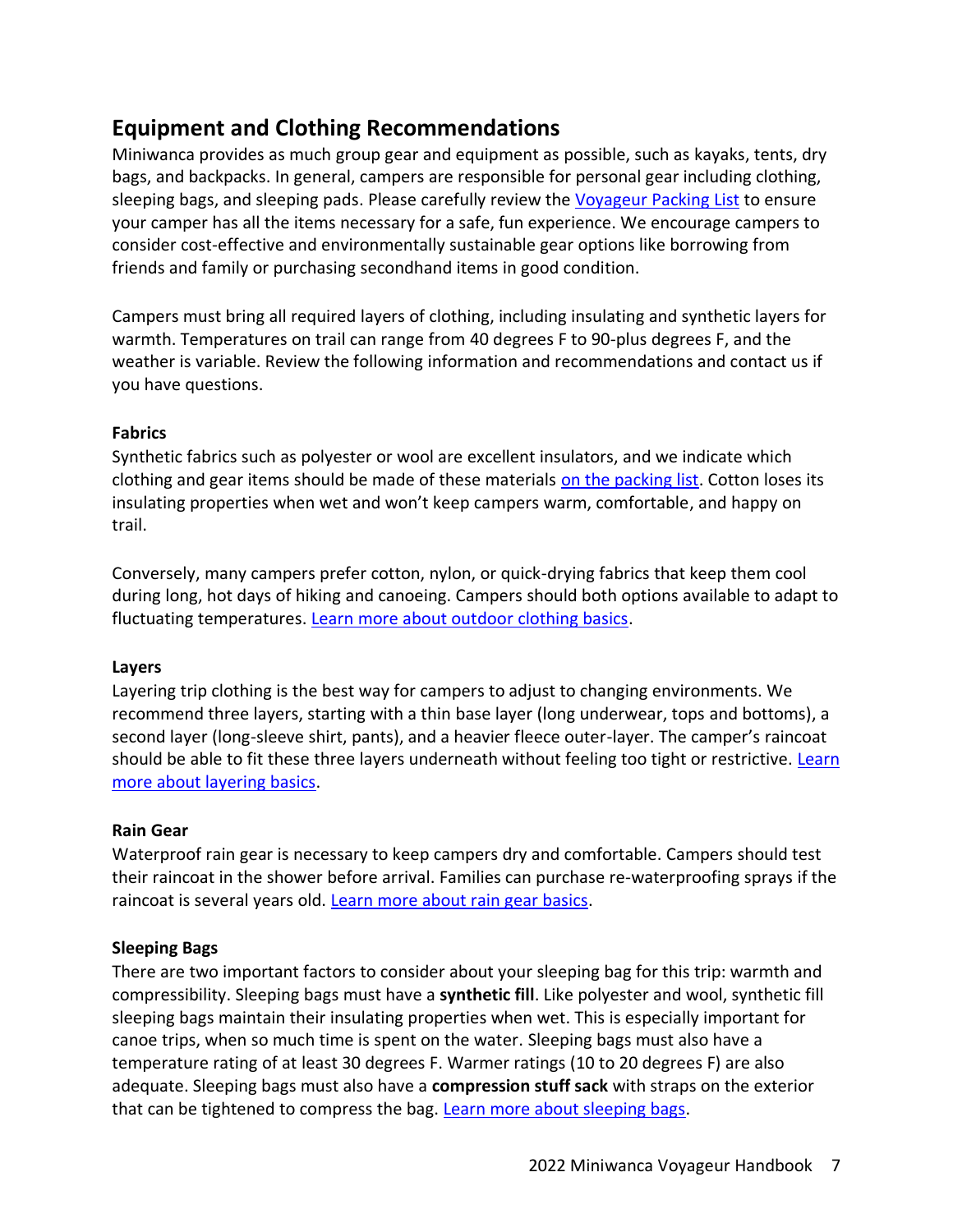## **Sleeping Pads**

Sleeping pads help campers sleep comfortably in a wilderness setting. There are many different kinds, but the main considerations are weight/size, insulating ability, and comfort. The most basic requirement for a sleeping pad is that it keeps your camper off the ground, such as the Therm-a-Rest [Ridge Rest](https://www.thermarest.com/sleeping-pads/trek-and-travel/ridgerest-classic-sleeping-pad/ridgerest-classic.html) or [Z-Lite](https://www.thermarest.com/sleeping-pads/fast-and-light/z-lite-sol-sleeping-pad/z-lite-sol.html) sleeping pads. [Learn more about sleeping pads.](https://www.rei.com/learn/expert-advice/sleeping-pads.html)

#### **What Not to Bring**

We believe that the following items detract from the campers' experience or create a safety hazard. In respect of the community, please make sure not to bring these items:

- **Electronics such as smartphones, tablets, smartwatches, fitness trackers, e-readers, or other connected devices.** Digital cameras are OK. Any smartphone or connected device will be checked into safekeeping for the duration of the session.
- Snacks, sodas, or sports drinks. Because we have campers with severe food allergies, outside food, candy, and gum are not allowed.
- Pocket knives, hunting knives, hatchets, axes, lighters, matches, candles, or fireworks
- Aerosol cans for bug spray, sunscreen, or other products
- All medications, **including over-the-counter and vitamins**, must be turned into the Health Team at check in. Please review our [2022 Health Policies](https://ayf.com/wp-content/uploads/2022/02/MW-2022-Health-Updates.pdf) for more information.

If campers bring these items, staff will store them in safekeeping and return them at the end of camp.

## **Communication and Photography on Trail**

All Four Trails leaders carry a cell phone while on trail, as well as a satellite phone for more remote adventures. Miniwanca has regularly scheduled check-ins with trip leaders, and when possible, trip leaders notify Miniwanca when the group arrives at its daily destination.

Campers will can receive and send mail at camp before, between, and/or after their trips. All camper mail and care packages received while they are on trail will be stored until they return. Please review our care package and mail guidance in our **Miniwanca Camper & Family** [Handbook.](https://ayf.com/wp-content/uploads/2022/03/2022-Miniwanca-Handbook.pdf)

Due to the remote settings of these experiences, groups cannot provide regular detailed realtime updates or photographs. Photos from Four Trails trips will be available online when groups have returned to camp. Families will receive SmugMug login information via email once their camper's session begins. Learn more about our [revised Photo Policy.](https://ayf.com/ayf-onsite-photo-policy/)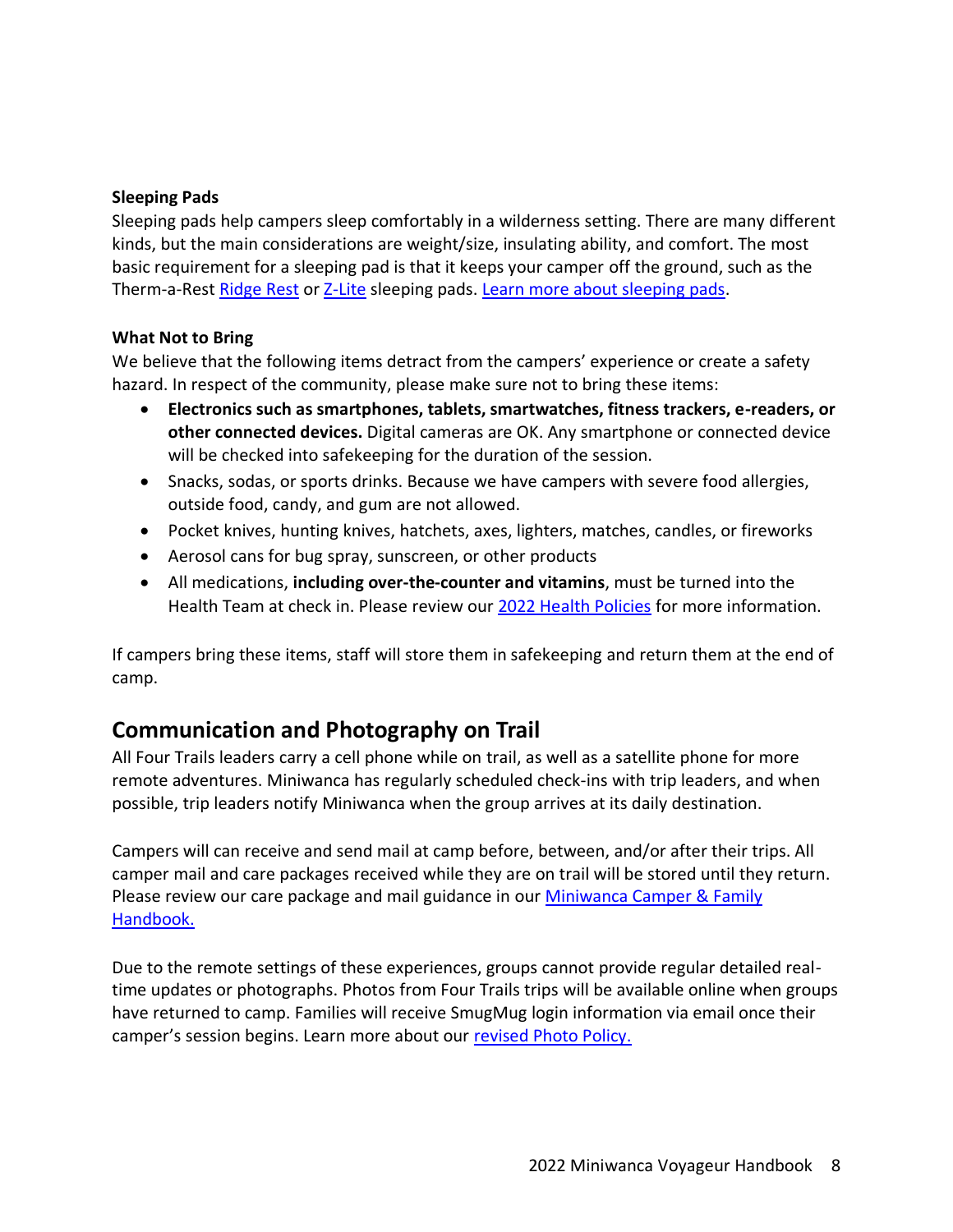# **Meals on Trail**

Backpacking and paddling trip food is supplied by our Food Pack-Out System. Leaders plan and provide menus aligned with the [values of the Miniwanca Food Program.](https://ayf.com/who-we-are/mission-philosophy/#:~:text=SUSTAINABILITY%20GUIDING%20PRINCIPLES-,FOOD%20PROGRAM%20GUIDING%20PRINCIPLES,-We%20strive%20to) Where possible, we offer premium fuel options, including whole grains, fresh fruit and vegetables, and alternative proteins. Leaders ensure campers receive food that helps them power through the day (complex carbohydrates and sugars, healthy fats), food that helps them grow (nourishing proteins such as nuts, beans, grains, dairy, and meat when available), and food that gives them a healthy glow (fresh fruits and vegetables).

Our goal is to ensure all campers are eating healthy meals in sufficient quantities. Junk food, candy, and soda do not provide the same level of nutrition as other food options, and in some cases may harm a physically active body. Campers cannot bring these items to camp or on trail.

# **Camper Money on Trail**

Campers are allowed spending money for souvenirs. **Miniwanca aims to minimize inequities in pocket money between campers.** We ask camp families provide pocket money **that does not exceed** the following amounts:

- \$30 for **Explorer** campers
- \$50 for **Adventurer** campers
- \$50 for **Voyageur** campers

Miniwanca will collect spending money on Opening Day and distribute it to campers for their trips. Families must provide cash. Miniwanca does not use camp store accounts, and we cannot charge credit cards to provide a cash advance on-trail spending.



# **Weather Conditions on Trail**

Weather on the roads, rivers, lakes, and trails can change quickly and be severe, affecting the plans of a trip group. Rain can cause less than adequate conditions, including slippery terrain, increased workload for the paddler or hiker, and loss of body heat on cool days.

All these conditions are manageable, and Miniwanca has policies in place to respond to various weather conditions. It is important that all campers are physically fit and come prepared with the correct equipment. Please follow the equipment recommendations in this handbook.

Each trip group will carry a weather radio that provides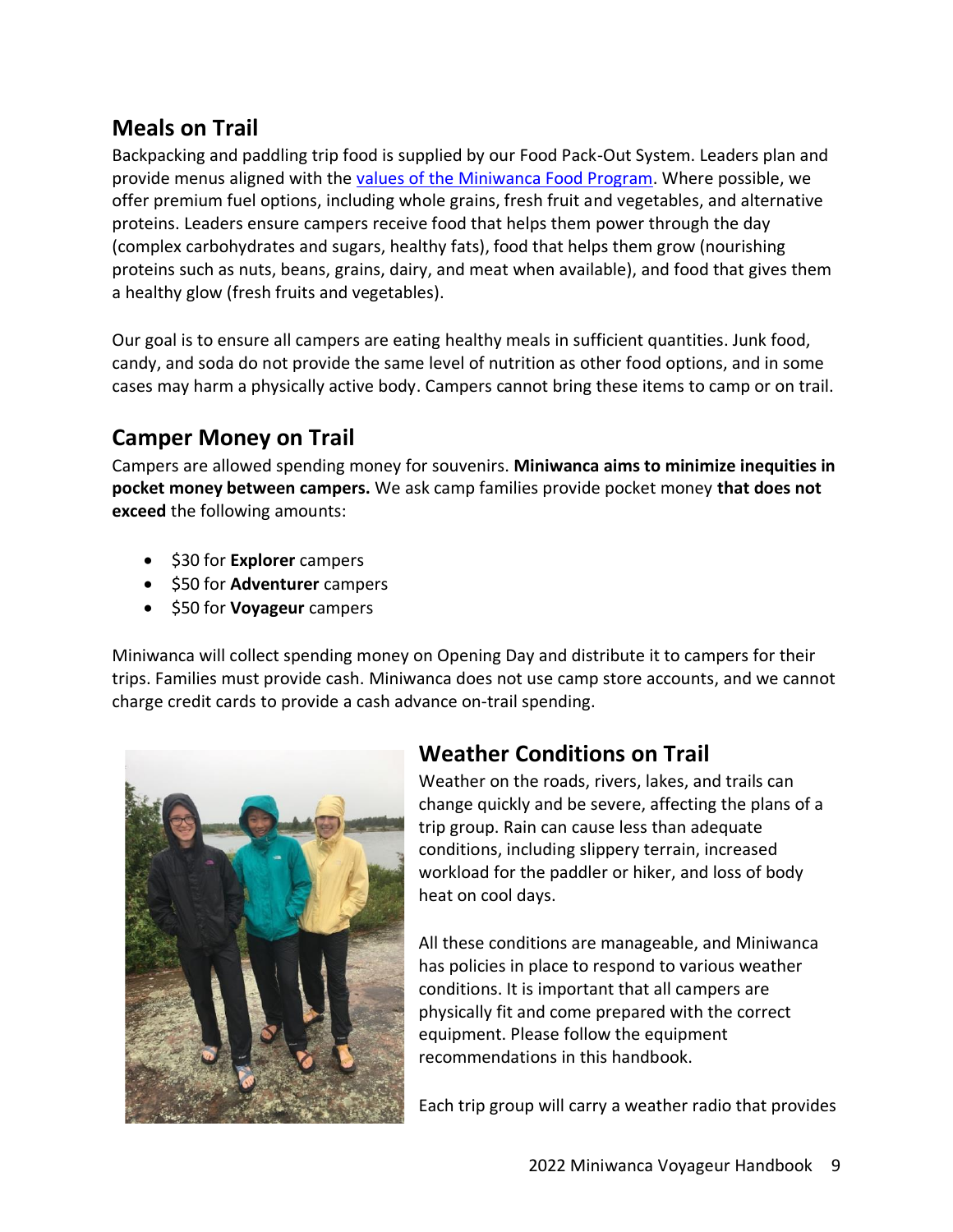

a forecast including direction and strength of wind, visibility, and general weather for the next 24 hours. These radios help trip leaders make informed decisions about how the group travels.

# **Sanitation and Hygiene on Trail**

Sanitation and hygiene are just as important on-trail as they are in camp. For the health and safety of all group members, we encourage the following:

- Hand washing/sanitation is mandatory before all meals and after going to the bathroom.
- Groups use public facilities when available and practice Leave No Trace ethics.
- Personal and group dishes will be washed and sanitized after every meal. All food scraps will be disposed of responsibly.

# **Removal from Trips**

It is never easy to decide a camper should be dismissed, and we know it is a difficult thing for families to hear. **Behaviors that result in immediate dismissal include but are not limited to: threat to harm self or others, possession or use of drugs or alcohol, or possession of a weapon**. AYF staff must balance what is best for the group and community with the needs of an individual camper. If a camper's actions, statements, or attitude negatively affect their cabin or the wider AYF community, or if a camper is physically, mentally, socially, or emotionally unable to participate in camp activities, they may be dismissed. Please review Miniwanca's full Behavior and Dismissal Polices in the [2022 Camper & Family Handbook.](https://ayf.com/wp-content/uploads/2022/03/2022-Miniwanca-Handbook.pdf) If a camper is removed from a trip, AYF staff will return the camper to Miniwanca or a local airport. Families are responsible for picking up their camper as soon as possible.

If a camper is injured or becomes ill on trail, staff will arrange for the camper to be transported to the nearest hospital, and a Miniwanca staff member will contact the parent or guardian with the hospital's contact information.

If a camper cannot continue the trip, Miniwanca will arrange transportation back to camp, and parents should pick up their child as soon as possible. Parents are responsible for all medical and associated evacuation costs. Families may be eligible for a prorated tuition medical refund. Please review Miniwanca's full Withdrawal and Dismissal Policy in the [2022 Camper & Family](https://ayf.com/wp-content/uploads/2022/03/2022-Miniwanca-Handbook.pdf)  [Handbook.](https://ayf.com/wp-content/uploads/2022/03/2022-Miniwanca-Handbook.pdf)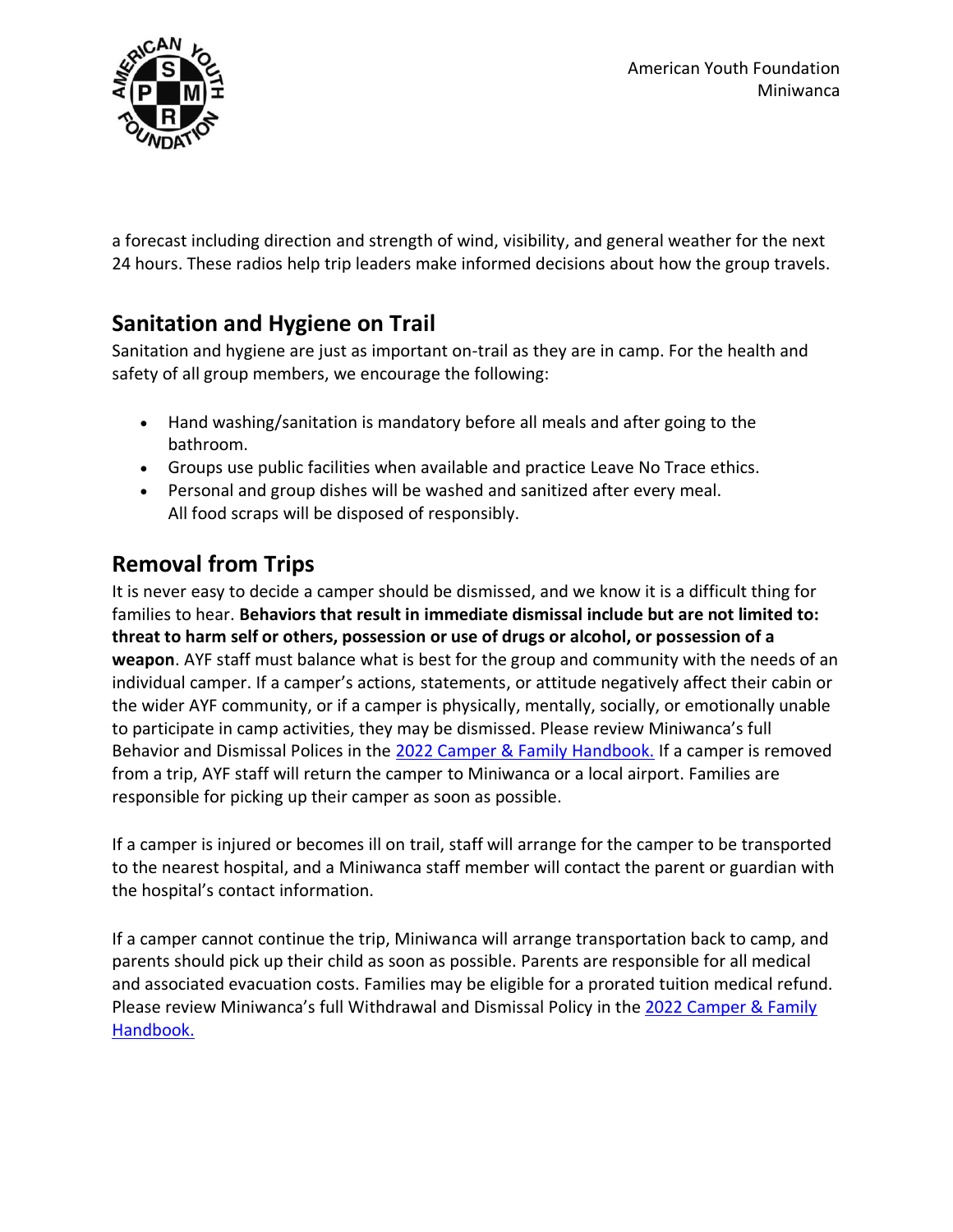## **Voyageur Kayaking Program**

The Voyageur trip is the only kayaking trip Miniwanca offers in 2022. It is a five-week session that starts with Session A and ends with Session B. Voyageurs will embark on a 19-day kayaking trip in the spectacular upper basin of the Mississippi River from Red Wing, Minnesota to La Crosse, Wisconsin.

## **What is the five-week schedule like?**

The first week is dedicated to skill building and kayaking practice on Stony Lake and Lake Michigan. The group reviews basic paddle strokes, rescue techniques, wet exits, navigation skills, and many other components necessary for an extended kayaking trip. The groups will also complete a "shakedown" trip to our Well Site to practice before the Mississippi River trip.

Campers take one day to drive to their put-in point at Red Wing, Minnesota. The groups then spend the next 19 days paddling south down the river.

A Miniwanca staff member will meet the group at the halfway point for re-ration with fresh food and supplies. At the end of the voyage, the group paddles into La Crosse, Wisconsin, where they are picked up to travel back to Miniwanca.

During this experience, campers will improve their kayak touring skills with a solid foundation in safety, stamina, and resiliency. This trip is **self-supported,** meaning camper kayaks will be **loaded** with their personal and group gear. Loaded kayaks offer unique challenges, so it is essential that campers come to Miniwanca with an adequate level of physical fitness.

## **What will an average day on the river be like?**

This depends on many factors, but a group will generally paddle 5 to 10 miles a day, before finding a suitable campsite for the evening. Wake up and mealtimes will vary and depend on the group's time management, efficiency, and other environmental factors. Throughout the day, campers undertake group activities and will engage daily in a reflective activity.



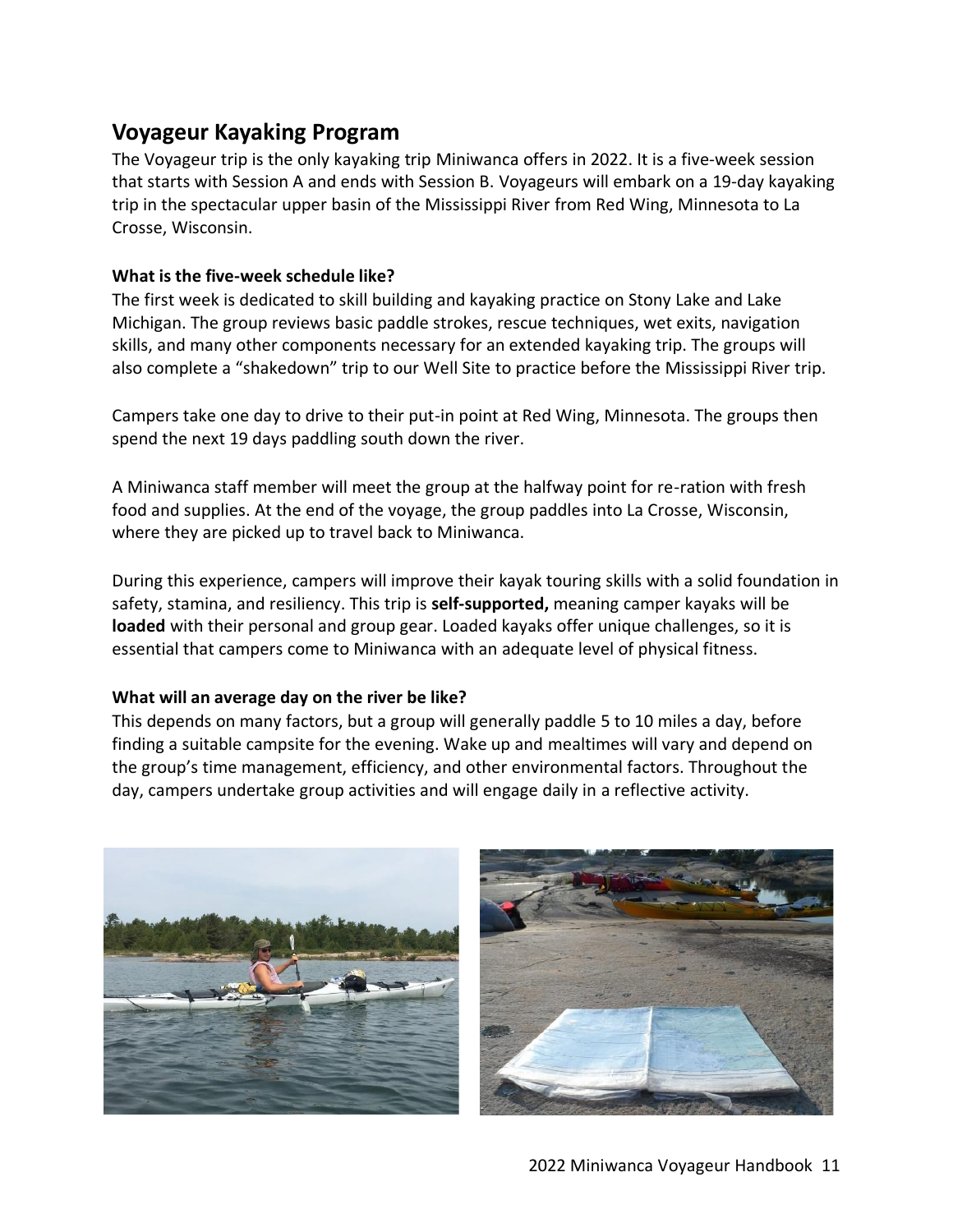## **What specialized gear should Voyageur kayakers wear?**

Comfort and practicality are important factors when for clothing while kayaking. We highly recommend trying out your clothing a few times before you arrive. Please consult the Voyageur [Packing List](https://ayf.com/wp-content/uploads/2022/03/MW-VOY-Packing-List-2022.pdf) for a comprehensive list. The following are recommendations specifically for paddling trips:

- **Thermals:** It is important to have the correct number of thermals indicated on the packing list (at least two tops and two bottoms). In theory, campers will have a "wet set" to wear while padding and a "dry set" to wear around the campsites. Voyageur campers can also switch out clean clothes at the re‐ration, so they may want a third set after the first 10 days.
- **Water Shoes:** All paddlers must wear closed toe shoes while swimming and cooking. **Crocs and Tevas are not considered closed toe.** If you can see your toes, they are not considered closed toe. While some shoes may overlap in purpose, but it is preferable to have a dry pair of closed-toe shoes for the evenings.
- **Hats:** All campers are required to have a hat for sun protection, preferably a wide-brim hat they can secure to themselves in windy conditions. Campers must also have a fleece or woolen hat to wear at night, as the temperatures can vary greatly.
- **Extra Swimsuits:** To maintain proper hygiene on trail, Voyageurs must have a fresh swimsuit available at re-ration.

#### **What equipment does Miniwanca provide?**

In addition to a kayak, Miniwanca will provide paddles, personal flotation devices, dry bags, and spray skirts. Miniwanca also provides camping equipment including tents, stoves, fuel, food, water containers, and sanitation items.

Trip leaders carry an extensive first aid kit and are trained in high-level first aid. Leaders also have cell or satellite phones and are in regular contact with Miniwanca. Finally, leaders also carry nautical charts, topographic maps, and a GPS to assist in route navigation and camping arrangements. Campers acting as "leaders of the day" will have an active role in navigation and learn to use the maps and compass bearings.